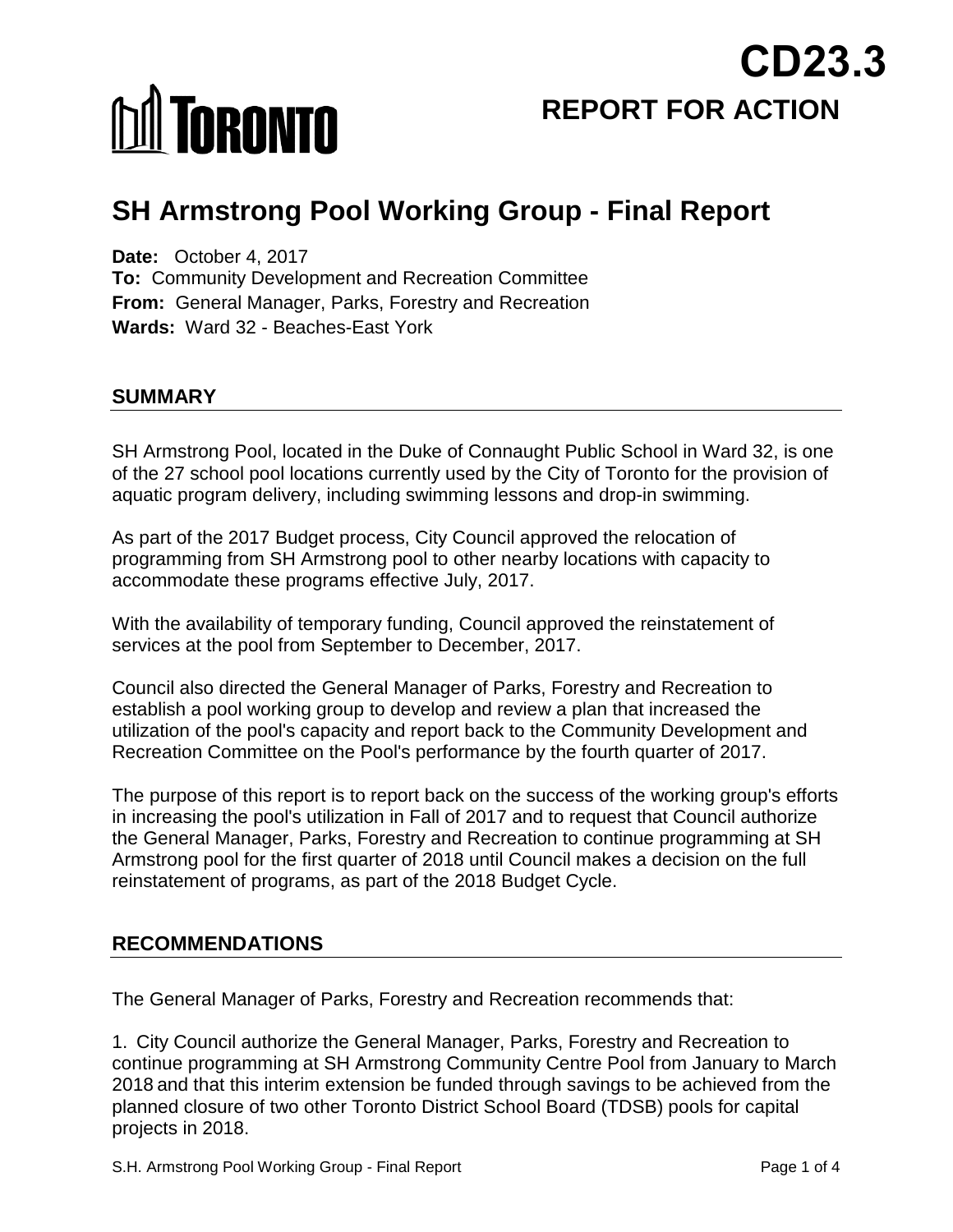# **FINANCIAL IMPACT**

The cost is approximately \$0.043 million gross, and \$0.040 million net, for three months of programming from January 1 to March 31, 2018. This can be fully offset by the anticipated savings from the temporary closure of two other TDSB pools planned in 2018, resulting in no net financial impact.

The 2018 Budget submission for Parks, Forestry and Recreation includes a New and Enhanced request \$0.140 million gross and \$0.134 million net and 0.81 FTEs with incremental impacts of \$0.045 million and 0.28 FTEs for 2019 to re-instate programming on a continuous and ongoing basis.

The Deputy City Manager & Chief Financial Officer has reviewed this report and agrees with the financial impact information.

### **DECISION HISTORY**

At its meeting on July 4, 5, 6 and 7, 2017, City Council directed the General Manager, Parks, Forestry and Recreation to reinstate fall 2017 programming at SH Armstrong Pool on a one-time basis.

<http://app.toronto.ca/tmmis/viewAgendaItemHistory.do?item=2017.MM31.5>

At its meeting on July 4, 5, 6 and 7, 2017, City Council requested that the General Manager, Parks, Forestry and Recreation and the Deputy City Manager and Chief Financial Officer to include the restoration of aquatic programs, including programming for the Hope Shelter, at S. H. Armstrong Pool, for consideration in the 2018 Budget process with other City priorities, and advise the Toronto District School Board of Council's direction.

<http://app.toronto.ca/tmmis/viewAgendaItemHistory.do?item=2017.CD21.8>

At its special meeting on February 15, 2017, City Council directed the General Manager Parks, Forestry and Recreation to establish a working committee with representatives of Toronto District School Board, school and surrounding community, the New Hope Shelter, Applegrove Community Complex and Toronto Community Housing, and City staff to review and develop a plan that increases the utilization of the pool's capacity and report to Community Development and Recreation Committee on the SH Armstrong Community Centre Pool's performance by the fourth quarter of 2017. <http://app.toronto.ca/tmmis/viewAgendaItemHistory.do?item=2017.EX22.2>

#### **COMMENTS**

The SH Armstrong Pool working group was established in May 2017 with representatives from the City of Toronto - Parks, Forestry and Recreation and Social Development, Finance and Administration Divisions, Applegrove Community Centre, Toronto District School Board Administration, Toronto Community Housing,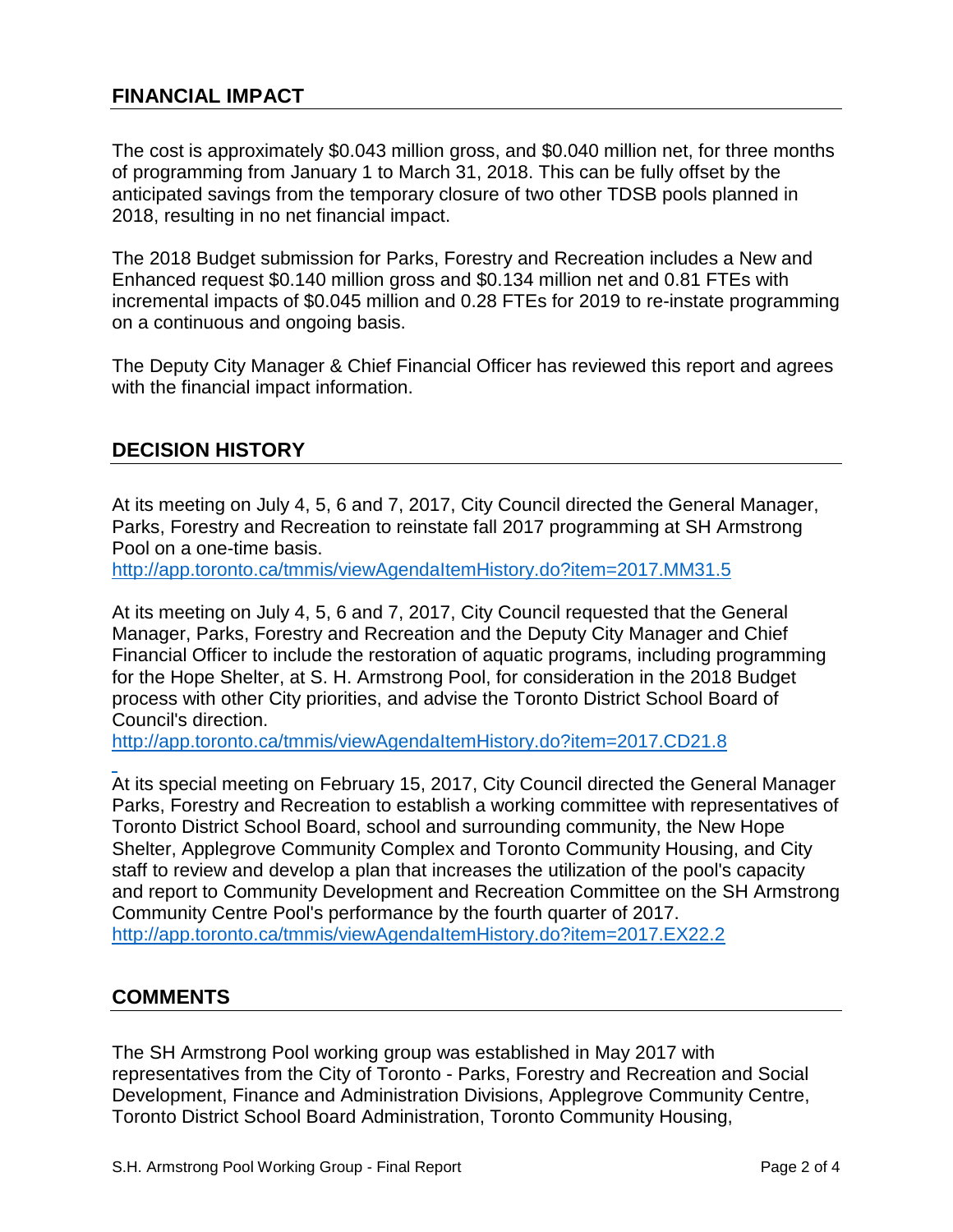representatives from the Ward Councillor's office, School Trustees, liaison for the New Hope Shelter and community members representing preschoolers, school aged children, women, youth and older adults.

The SH Armstrong Pool working group held its initial meeting on May 3, 2017. Subsequent to this meeting, the Pool working group has met frequently with six (6) inperson meetings, two (2) conference calls and a public consultation forum for community members.

Following City Council's authorization to restore programming at SH Armstrong Community Centre from September to December 2017, the Working Group focused its efforts on identifying facility improvements and program changes that would result in higher utilization and a better customer experience. The Working Group's input helped to inform an enhanced offering of instructional and drop-in swim programs for adults, families and children; toddler swim classes, and women-only programs.

The Working Group was instrumental in undertaking a marketing plan for fall programs that included social media, local outreach to residents, schools, agencies and businesses, Councillor and Trustee newsletters, local media, and word of mouth.

The strategy to improve the conditions of the pool through minor state of good repair investments, a refreshed program schedule and a collaborative marketing plan has been very successful. To date, the utilization rate for fall programming is 79% with 562 registrations representing a 100% increase over fall 2016. We anticipate a higher utilization as well as drop-in programming due to the sophisticated network the working group has established, particularly using social media channels. There has also been an additional 400 hours of programming added for fall 2017 over the same period in 2016.

The SH Armstrong Pool Working Group continues to meet regularly and will focus on optimizing non-program times with marketing pool rentals and on programming strategies to support the Red Door and New Hope Shelters. The efforts of the Working Group to optimize the funding opportunity and restoration of services this fall has been effective. With renewed community interest, avoiding a service disruption to residents is desirable in continuing the momentum of programming and community participation at SH Armstrong pool.

While the decision to reinstate services in 2018 has been referred to the 2018 Operating Budget process for Council's consideration, it would be desirable to not disrupt services in January. If approved as part of the 2018 operating budget, staff would plan for sustained services. In the interim, staff require authority to continue services beyond December 2017.

This report, therefore, seeks authority to extend services over the first quarter of 2018 and notify Toronto Lands Corporation ("TLC") and TDSB, to allow services to be delivered at SH Armstrong pool from January through to March, 2018.